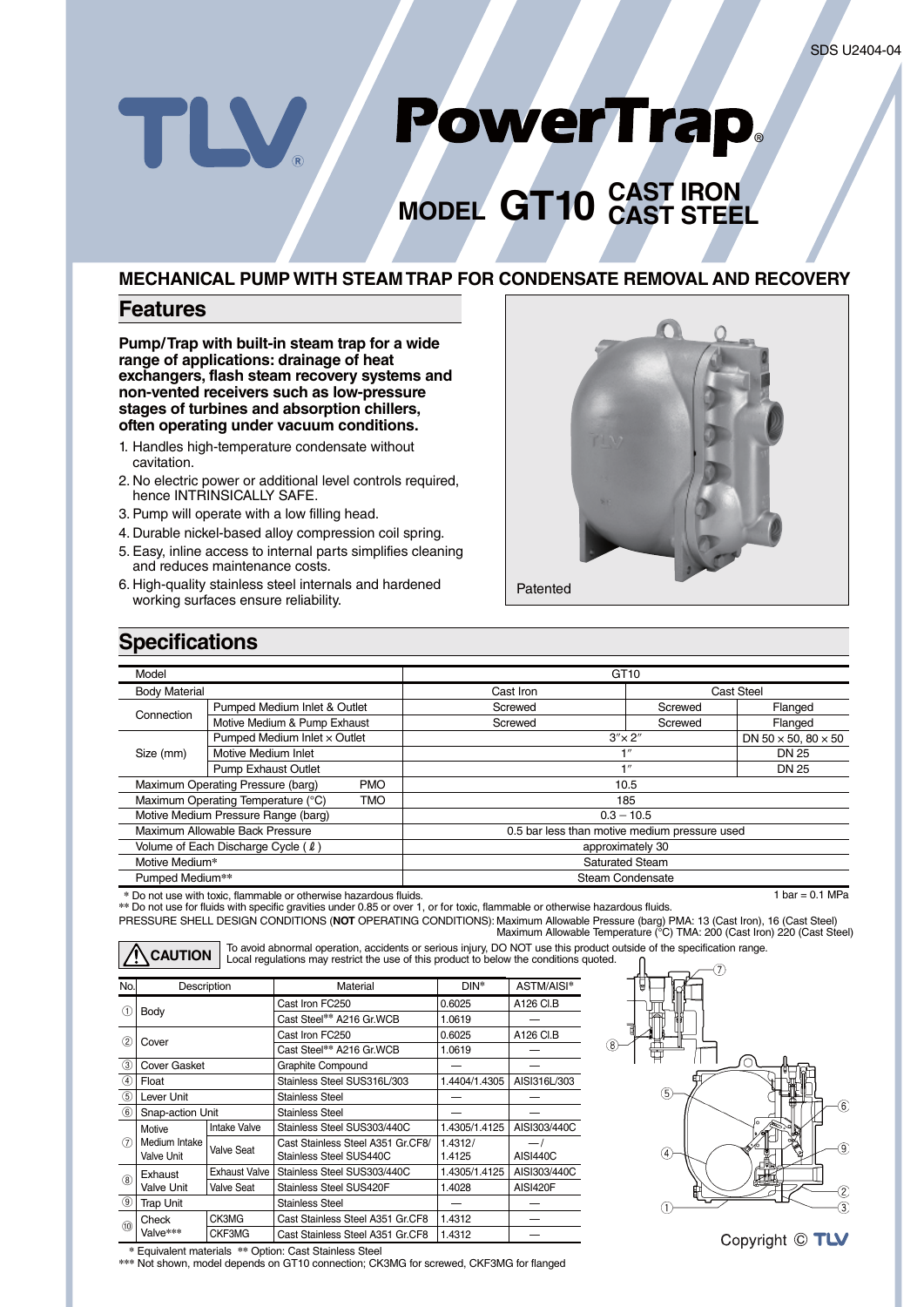

## **Consulting & Engineering Service**

## **Discharge Capacity**



#### **NOTE:**

- A check valve must be installed at both the pumped medium inlet and outlet. To achieve the above capacities with the standard GT10 configuration, TLV CK3MG or CKF3MG check valves must be used.<br>• Motive medium pressure minus back pressure must be greater
- than 0.5 bar.
- A strainer must be installed at the motive medium and pumped medium inlets.

#### ¡**Illustration of Filling Head and Pressures**



The discharge capacity is determined by the motive medium, motive medium pressure (Pm) and back pressure (P2).

Make sure that: Discharge Capacity×Correction Factor

> Required Flow Rate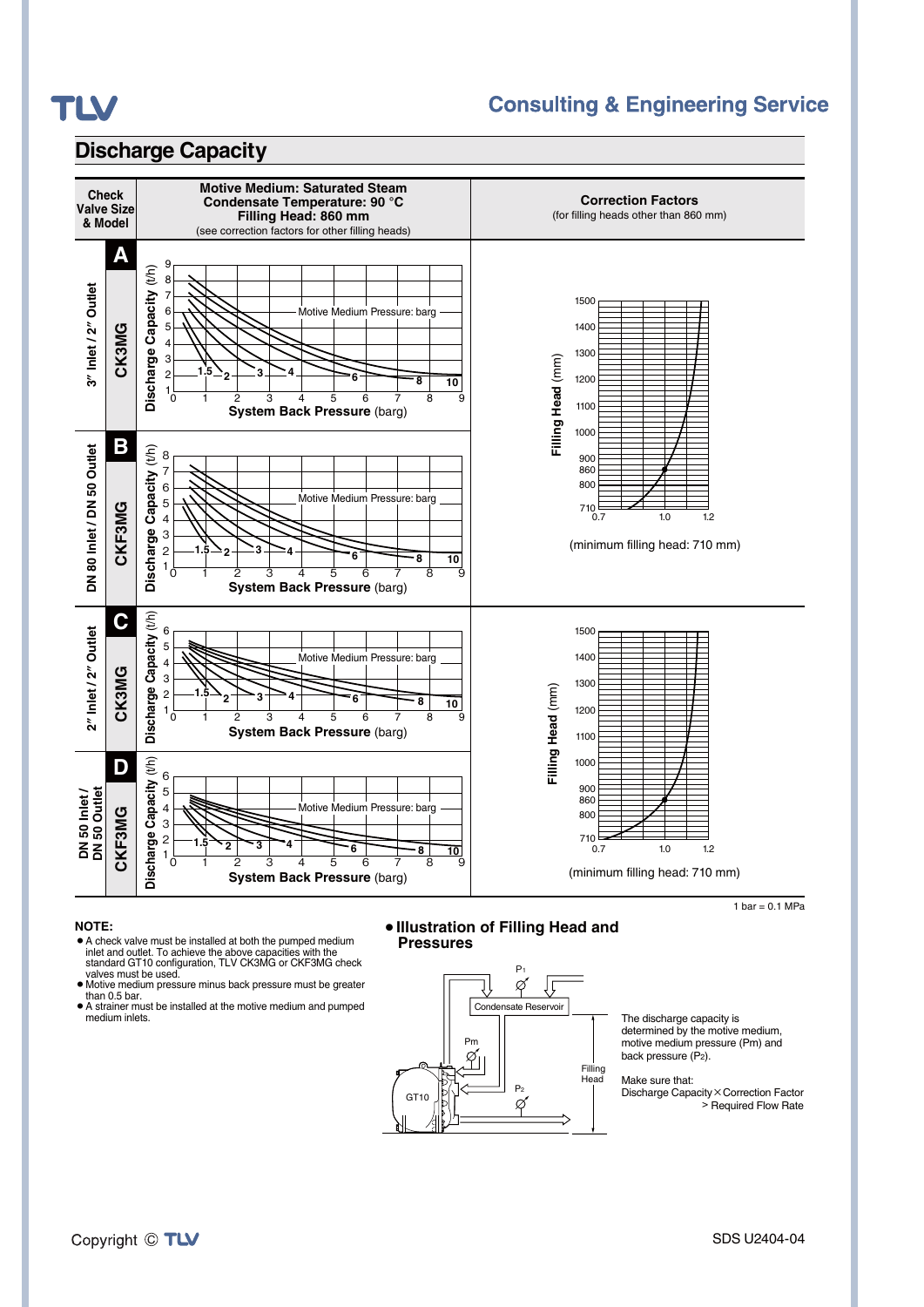## TLV

## **Consulting & Engineering Service**

### **Dimensions**



570  $-121$ TLV 610 460 375 <u>مبر</u>

Weight (kg): 127 (Cast Iron), 139 (Cast Steel) **\*** BSP DIN 2999, other standards available



Weight (kg): 149 (Cast Steel) **\*\*** DIN 2501 PN 25/40, ASME Class 150 RF, other standards available

## **Size of Reservoir**

The reservoir must have a capacity sufficient to store the condensate produced during the *PowerTrap* operation and discharge.

| Amount of<br>Condensate | Reservoir Diameter (mm) and Length (m) |     |     |     |     |     |     |
|-------------------------|----------------------------------------|-----|-----|-----|-----|-----|-----|
| (kg/h)                  | 40                                     | 50  | 80  | 100 | 150 | 200 | 250 |
| 300 or less             | 1.2 <sub>m</sub>                       | 0.7 |     |     |     |     |     |
| 400                     | 1.5                                    | 1.0 |     |     |     |     |     |
| 500                     | 2.0                                    | 1.2 | 0.5 |     |     |     |     |
| 600                     |                                        | 1.5 | 0.6 |     |     |     |     |
| 800                     |                                        | 2.0 | 0.8 | 0.5 |     |     |     |
| 1000                    |                                        |     | 1.0 | 0.7 |     |     |     |
| 1500                    |                                        |     | 1.5 | 1.0 |     |     |     |
| 2000                    |                                        |     | 2.0 | 1.3 | 0.6 |     |     |
| 3000                    |                                        |     |     | 2.0 | 0.9 | 0.5 |     |
| 4000                    |                                        |     |     |     | 1.2 | 0.7 |     |
| 5000                    |                                        |     |     |     | 1.4 | 0.8 | 0.5 |
| 6000                    |                                        |     |     |     | 1.7 | 1.0 | 0.6 |
| 7000                    |                                        |     |     |     | 2.0 | 1.2 | 0.7 |
| 8000                    |                                        |     |     |     |     | 1.3 | 0.8 |
| 9000                    |                                        |     |     |     |     | 1.5 | 0.9 |
| 10000                   |                                        |     |     |     |     | 1.7 | 1.0 |

#### **Size of Reservoir** (flash steam is not involved)

Reservoir length can be reduced by 50% when the motive medium pressure (Pm) divided by back pressure (P2) equals 2 or greater (when Pm ÷ P2≧2).

## **GT10 Steam Trap Discharge Capacity**





**Steam Consumption (Motive Medium)**

: Capacity of GT10 as a steam trap  $(P_1 > P_2)$ . Instantaneous condensate loads above the rated trap capacity will cause the pump to cycle and therefore reduce the discharge capacity.

---- : Minimum amount of condensate required to prevent steam leakage.

1. Capacities are based on continuous discharge of condensate 6 °C below steam temperature.

2. Differential pressure is the difference between inlet and outlet pressure of the trap.

**CAUTION**

DO NOT use this product under conditions that exceed maximum differential pressure, as condensate backup will occur!